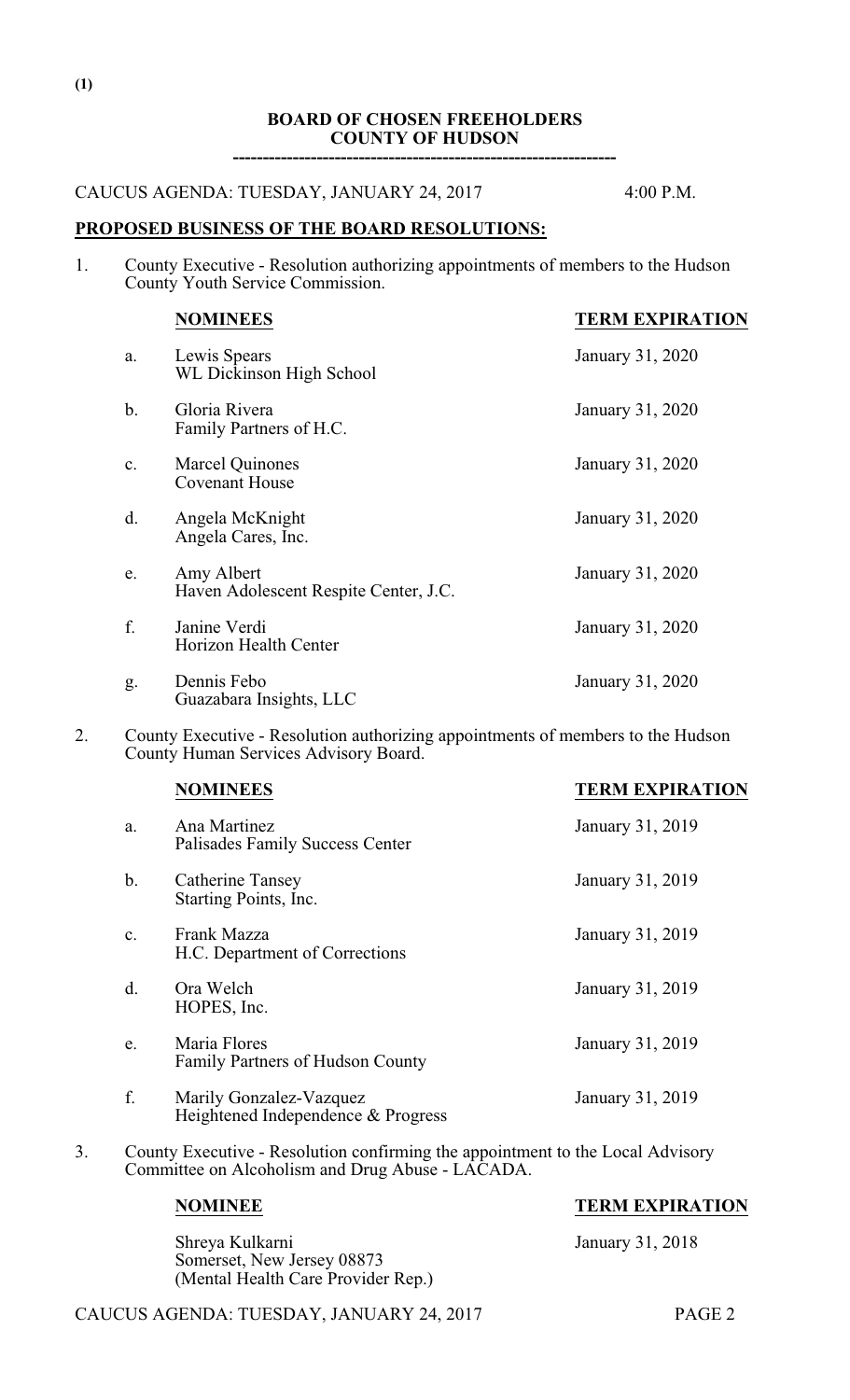- 4. County Executive Resolution confirming the appointment of Brian Dellabella as a member of the Hudson County Improvement Authority - February 1, 2017 to January 31, 2022.
- 5. Family Services Resolution accepting donations from Roosevelt and Cross Incorporated and the River Terminal Development in support of the Hudson County Department of Family Services Summer Youth Program - January 1, 2016 to December 31, 2016 - \$16,000.00.
- 6. Health and Human Services Resolution authorizing the allocation of funds from the Hudson County Department of Health and Human Services to Palisades Emergency Residence Corporation (PERC) - January 1, 2017 through December 31, 2017 - \$95,000.00.
- 7. Health and Human Services Resolution amending Resolution No. 595-10-2016 to allocate additional funds to Urban Renewal Corporation for the operation of the 2016 - 2017 Warming Center in Kearny, New Jersey - November 15, 2016 through March 31, 2017 - \$40,293.00.
- 8. Purchasing Approve Purchasing Agent's award, purchases made under State Contracts:

|       | <b>VENDOR</b>                                          | <b>COMMODITY</b>                                               | <b>AMOUNT</b> | <b>DEPT</b>                   |
|-------|--------------------------------------------------------|----------------------------------------------------------------|---------------|-------------------------------|
| a.    | Atlantic Uniform Co.<br>Newark, N.J.                   | Purchase (45) Shank<br>Proof/Ballistic Vests                   | \$35,741.25   | Correctional<br>Center        |
| $b$ . | Celebrity Ford<br>d/b/a Beyer Ford<br>Morristown, N.J. | <b>Additional Funds</b><br>for paint                           | \$4,300.00    | Roads &<br>Public<br>Property |
| c.    | Lawson Products, Inc.<br>Fairfield, N.J.               | <b>Industrial Products</b>                                     | \$10,000.00   | Park's<br>Dept.               |
| d.    | MRA International, Inc.<br>Long Branch, N.J.           | Purchase (10) HP Laser<br>Jet Printers and Toner<br>Cartridges | \$17,002.40   | Welfare<br>Dept.              |
|       |                                                        | <b>TOTAL</b>                                                   | \$67,043.65   |                               |

- 9. Purchasing Approve Purchasing Agent's awards:
- a. To Purchase Sign & Traffic Parts/Hardware Roads and Public Property two (2) replies - two (2) year period - Glenco Supply, Inc. - contract shall not exceed \$16,120.00 Garden State Highway Products, Inc. - contract shall not exceed \$63,882.81 - Grand Total Award \$80,002.81.
- b. To Purchase Janitorial Supplies (Plastic Bags) eleven (11) replies two (2) year period:

Central Poly Corp. - contract shall not exceed \$63,842.48. Calico Industries, Inc. - contract shall not exceed \$11,638.53. Interboro Packaging - contract shall not exceed \$10,702.62. American Paper Towel Co., LLC - contract shall not exceed \$1,216.37.

## GRAND TOTAL \$87,400.00

c. To Purchase Plant Material - (Parks) - one (1) reply - two (2) year period - SiteOne Landscape Supply - contract shall not exceed \$130,000.00.

CAUCUS AGENDA: TUESDAY, JANUARY 24, 2017 PAGE 3